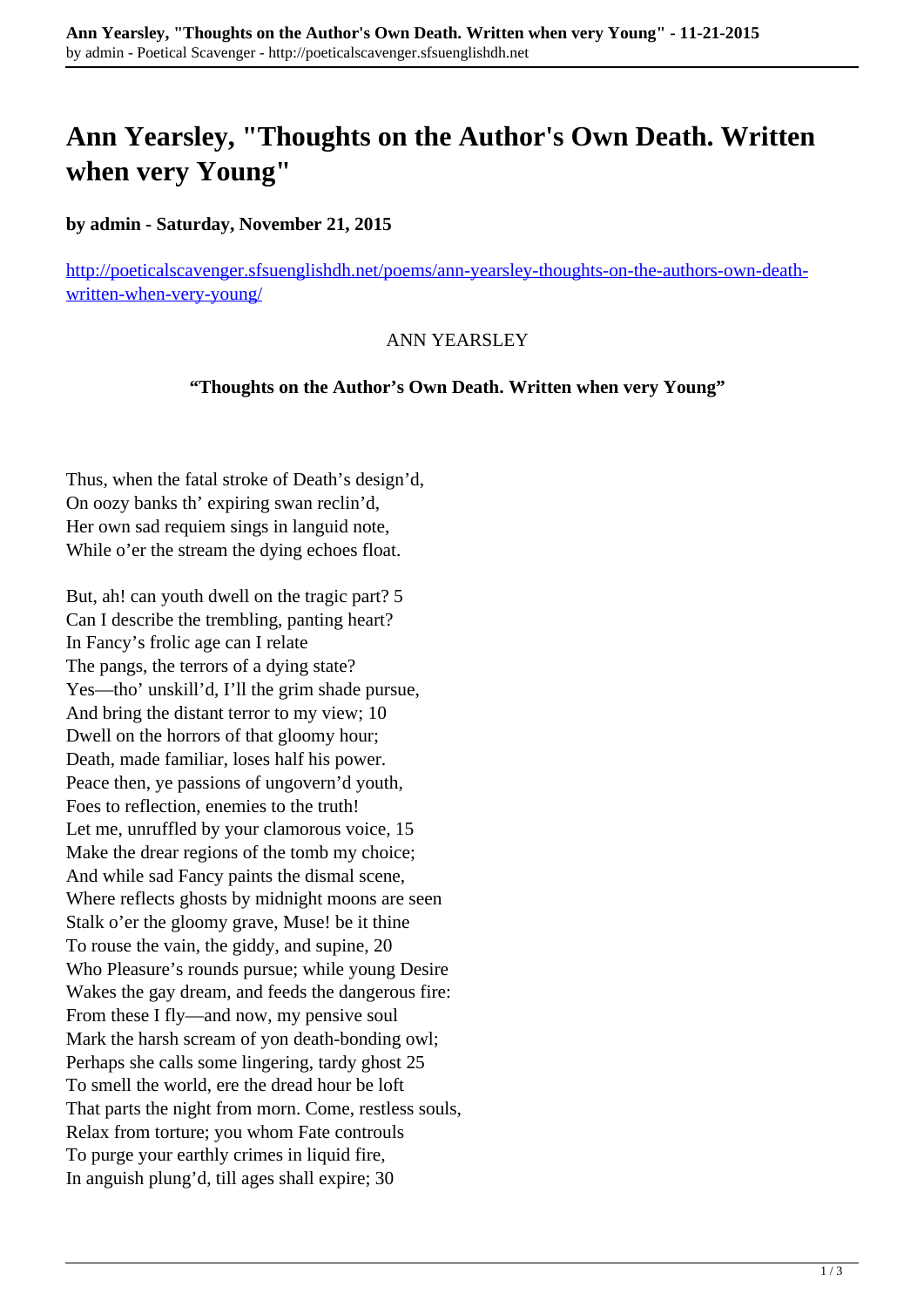(This, ROME'S grand tenet) sin thus wash'd away, Pure, bright, and cleans'd, you'll wing to endless day. Presumption, hold! Lo, o'er yon misty tomb Leans a sad spectre, and bemoans the doom Of never-erring Justice; heavenly power! 35 Support and guard me in this gloomy hour Of dread inquiry!—"Say, thou wretched soul, O teach a young, rash, inexperienced fool, What 'tis to die, and where thou wing'dst thy way, When turn'd a wanderer from thy house of clay? 40 Did'st tread soft lawns, or seek Elysian groves, Where Poets feign lover's spirit roves? Or, on light pinions cut the closing air, And to each planetary world repair? Or, guideless, stray where dismal groans rebound, 45 And forked lightnings quiver on the ground? Or did sad fiends thy unhous'd spirit meet, And with shrill yellings the poor trembler greet To the dark world? Describe that scene of woe Which thou hast felt, and may I ever know!" 50 "Thou'lt know, indeed," it answers with a groan, "The pangs of death too sure shall by thy own; Pains yet unfelt must seize thy every part, And Death's cold horrors hover round thy heart; Thy dying eyes fix'd on some darling friend, 55 While strong convulsions their wild orbs extend; One gasp, and deep eternity in view, The soul shoots forth, and groans a last adieu. I dare no more—but Oh! too curious maid, Seek not to pierce th'impenetrable shade 60 Which wraps futurity; thou'rt sure to die; Rest there, nor farther search, nor question why; Scan not Omnipotence—of that beware; Oft the too curious eye is dimm'd by blank despair."

Farewel, poor Ghost! ye horrors of the night, 65 Begone, nor more my shudd'ring soul affright; The question unresolv'd I soon shall know, Then let me haste from this sad scene of woe.

Henceforth, vain Pleasure, I renounce thy joy, Enchanting Fair, who tempt'st but to destroy; 70 Ye thoughtless maids who transient dreams pursue, No more my moments must be lost with you; No more my soul in empty mirth shall share, Or fondly relish pleasures ting'd with care.